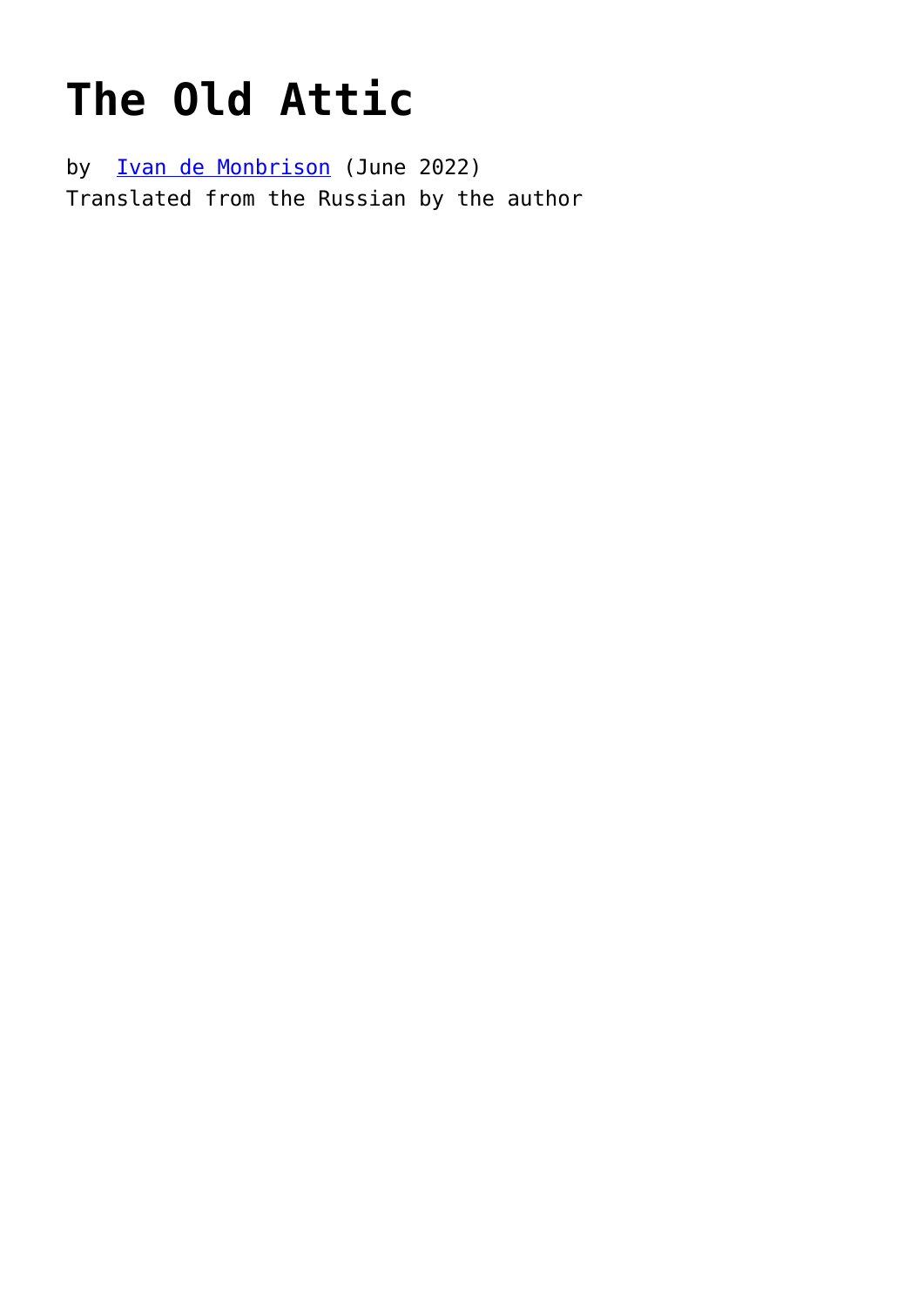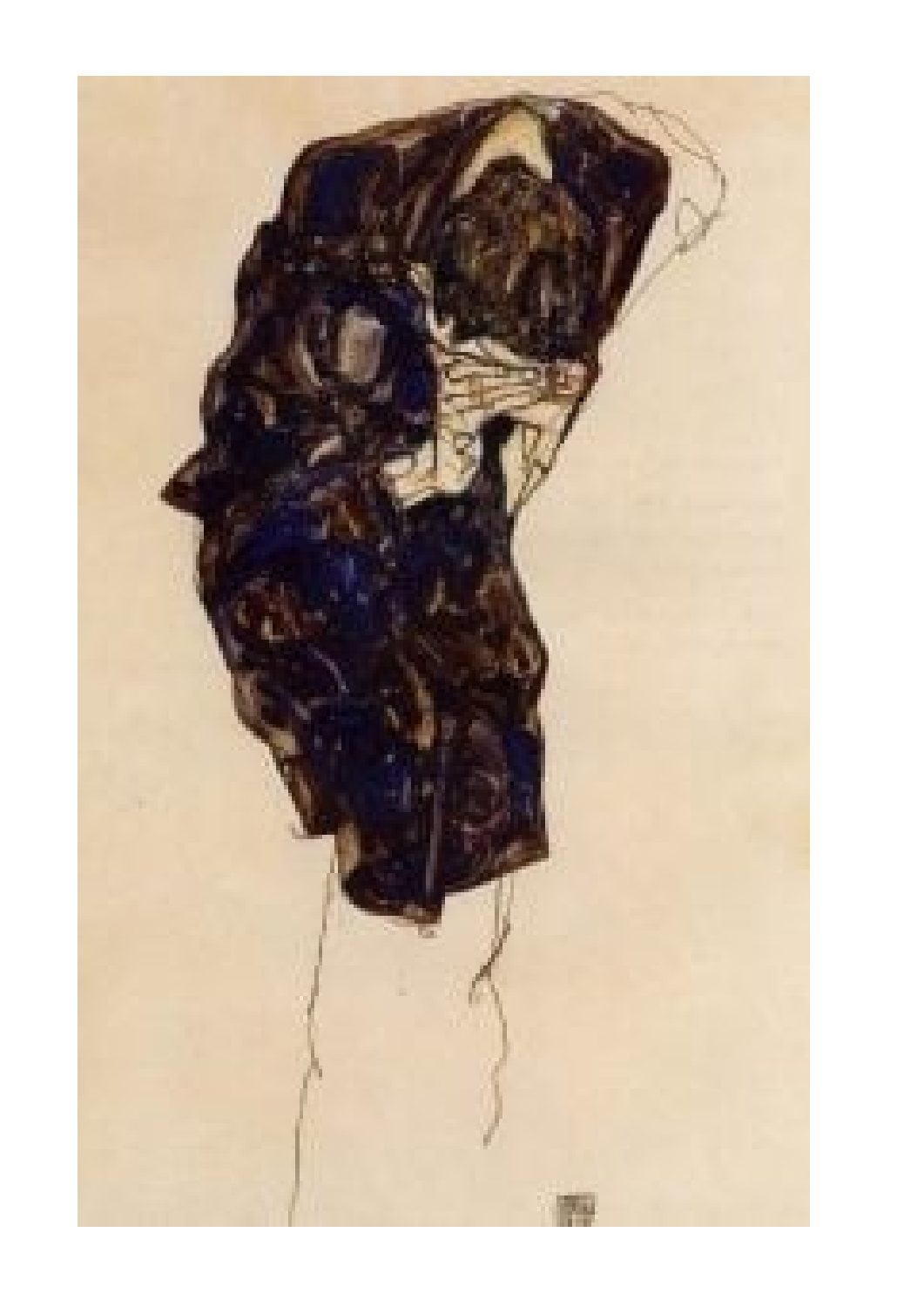*Man Bending Down Deeply*, Egon Schiele, 1914

The ruins of my life are mostly in the head, sometimes a piece falls and breaks down. In the old apartment, Nothing stirs besides my thought. The only noises are those of the street, With the songs of doves, and the cries of gulls. Lying on the bed, early in the morning, after having breakfast. I measure with the help of my body and my memories, All the distance stretching between myself and I. \*\*\* Marseille still stinks so much at dawn. Under the heat of the Mediterranean sun. It stretches over the hills and lazily walks down to the sea, Like an old whore. But I got used to it, over time. I live under the roof of an old building, right in the historical center of the city, between a famous theater and a very old high school. It's been two thousand six hundred years since the Greeks came to create this harbor,

I wonder how long it has left to live …

Руины моей жизни в основном находятся в моей голове, иногда кусочек падает и разбивается. В старой квартире, Ничто не двигается, кроме моих мыслей. Только звуки – это звуки улицы, С песнями голубей-черепашек и криками чаек. Лежа на кровати, рано утром, после завтрака.